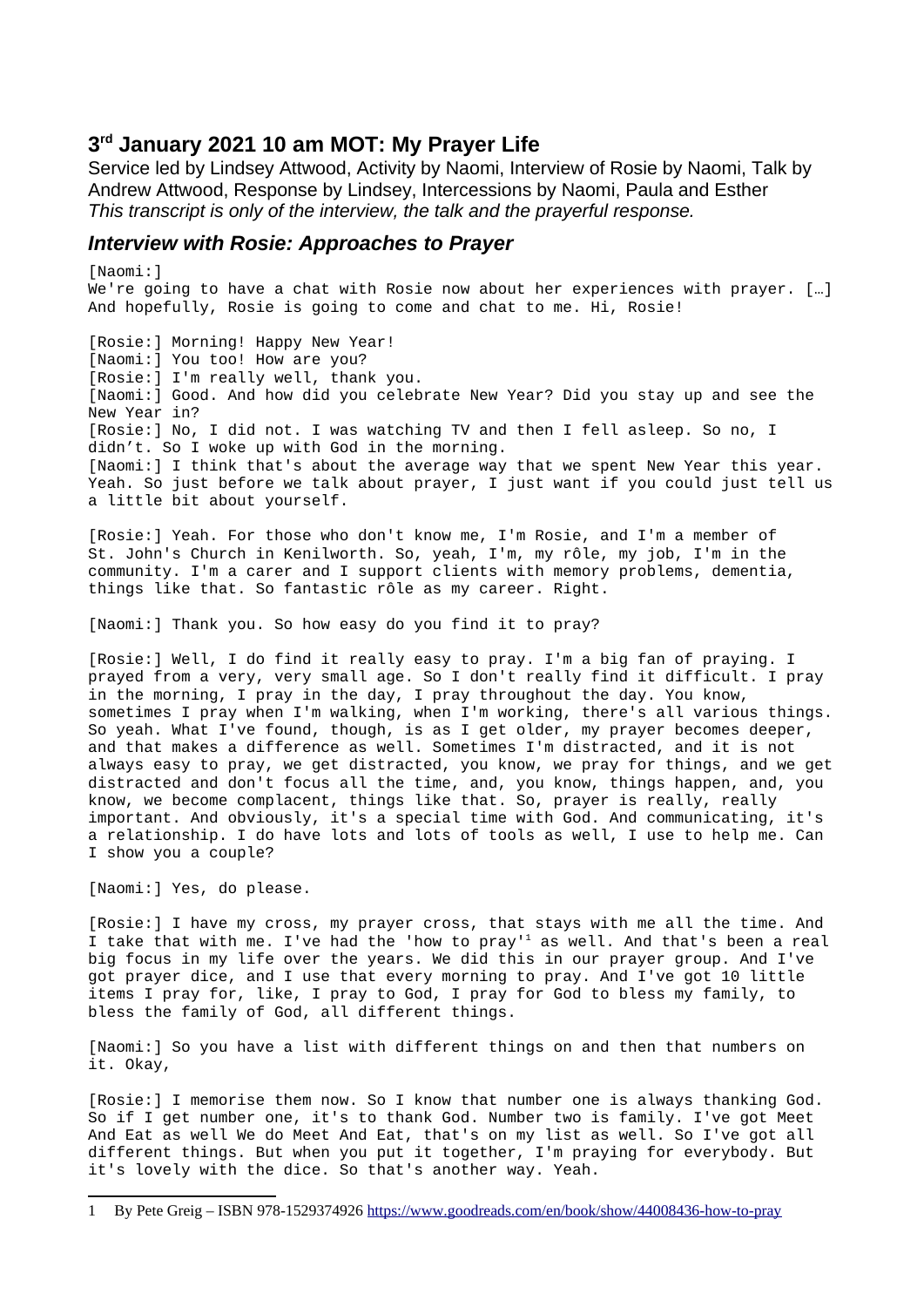[Naomi:] That'd be a good one to do with children as well, I guess? [Rosie:] Yeah, definitely.

I've got my little prayer book, when I'm praying for people or different things, I use this. I've been using this now for the last four years. There's lots of little things in there. Also, I've just become a member of Mothers' Union, in November. And one of the things they're very focused on, which I'm learning, is about the prayer diary. And there's a prayer every day. So that's another way to help me to focus on my prayer. And just by coincidence, as well, I've been loaned a book by one of our church members, Dot Powell. And it's called 'The Grace Outpouring.'[2](#page-1-0) And it's about actually blessing others throughout prayer. I will Yeah, amazing. So yeah, I love praying.

[Naomi:] I'm sure we can send out the references for those books? [Rosie:] Definitely. [see footnotes below]

[Naomi:] So can you tell us about a time when God has answered a specific prayer?

[Rosie:] Yeah, God answers my prayers. Psalm 23, you know, that's 'The Lord's my shepherd', I always pray that every day. So He answers a prayer when I say, "Give me today my daily bread," which I think He does every day. So He answers prayers in that way. I do ask Him as well to forgive me for my sins and trespasses. So He answers prayers in that way. And I also pray not to lead me into temptation and deliver me from evil, so Psalm 23 is very big in my life every day. So in that perspective, He does answer my prayers.

[Naomi:] Yeah. So another helpful thing is using Bible verses to pray. Thank you. And have you found the past year has affected your... you know, we've been in lockdown and everything that's been going on. How has that affected your prayer life?

[Rosie:] Yeah. I've had to find different ways to pray. I mean, going to church was a big thing for me. And that was one of my favourite places of praying, in church. I know we can pray anywhere, but praying in church was really special for me. But I found now since lockdown, my bedroom is my prayer room. My bedroom is my office. My bedroom is everything. So, yeah, I've struggled through lockdown, and you know, seeing people, you know, I'm a real people's person. So I've found that really, really difficult. But God has been good in a way and helped me in different ways to communicate with others in different ways.

[Naomi:] That's fantastic. Thank you so much Rosie for sharing with us. [Rosie:] You're welcome.

[Lindsey:] Thank you, Naomi and Rosie, and thank you, Rosie actually, you've really inspired me by the way you pray, and the different things you have, like the dice and the books: I quite like that, so I'll have a chat on one of our walks about it.

## *Reading: Matthew 6:5-15*

5 "When you pray, do not be like the hypocrites, for they love to pray standing in the synagogues and on the street corners to be seen by others. Truly I tell you, they have received their reward in full. 6 But when you pray, go into your room, close the door and pray to your Father, who is unseen. Then your Father, who sees what is done in secret, will reward you. 7 And when you pray, do not keep on babbling like pagans, for they think they will be heard because of their many words. 8 Do not be like them, for your Father knows what you need before you ask him.

<span id="page-1-0"></span><sup>2</sup> By Roy Godwin and Dave Roberts, on the story of the prayer centre called Ffald-y-Brenin. ISBN 978-0781408462 <https://www.goodreads.com/book/show/8646063-the-grace-outpouring>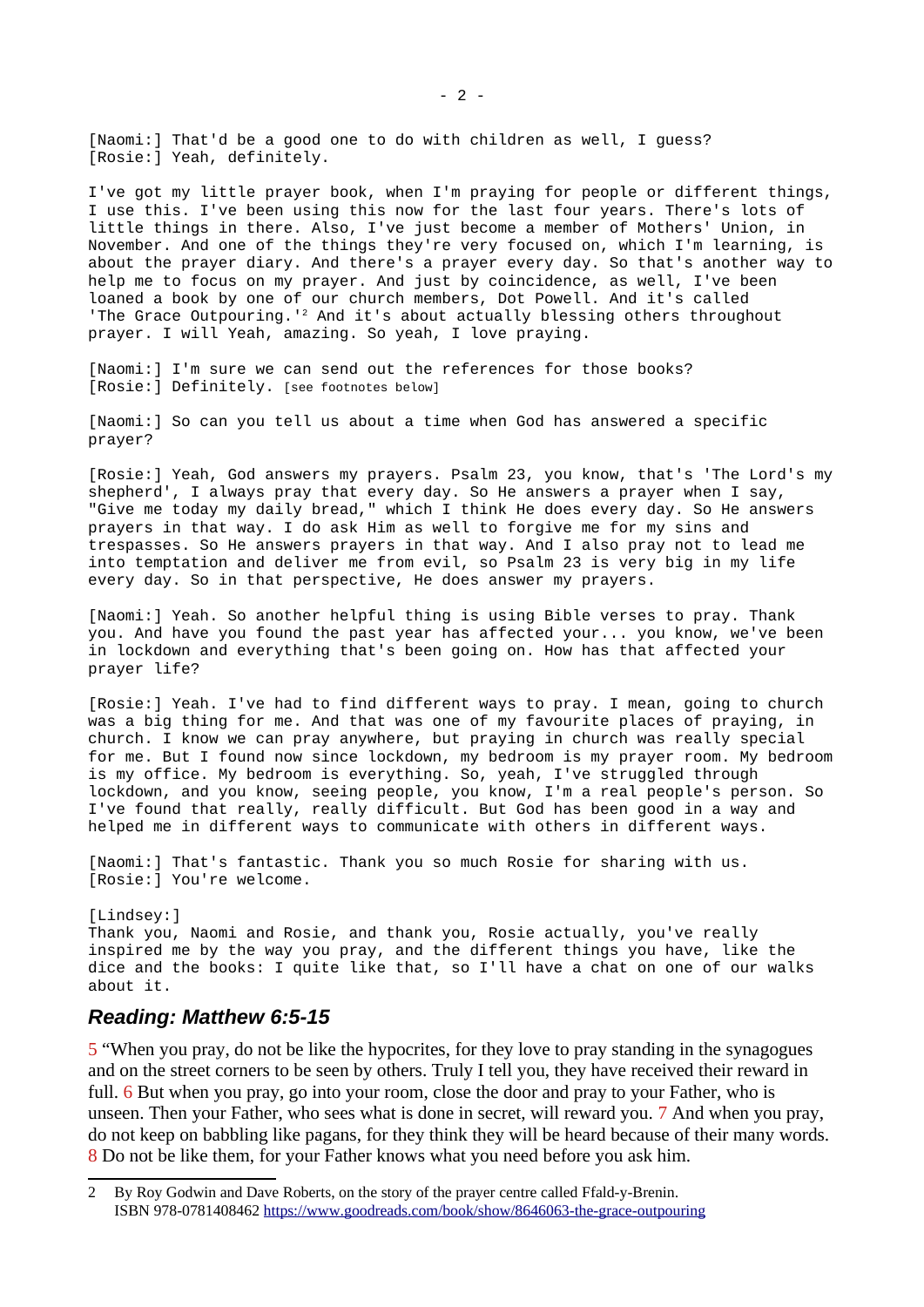9 "This, then, is how you should pray:

"'Our Father in heaven, hallowed be your name, 10 your kingdom come, your will be done,

on earth as it is in heaven.

11 Give us today our daily bread.

12 And forgive us our debts,

as we also have forgiven our debtors.

13 And lead us not into temptation,

but deliver us from the evil one.'

14 "For if you forgive other people when they sin against you, your heavenly Father will also forgive you. 15 But if you do not forgive others their sins, your Father will not forgive your sins."

This is the Word of the Lord.

## *Talk*

[Lindsey:]

So I'm just going to pray for Andrew before he comes and talks to us.

Father God, I want to thank You for Andrew this morning, and I know that he listens to You and he seeks Your voice all the time, and Your heart. And I pray, Father, that that You would speak through him right now, and bless his words to us. In Jesus' name, Amen.

### [Andrew:]

Amen. Thank you, Lindsey. Morning to everyone. Good to see you. And a very warm, Happy New Year to you all. It's good to be heading into a new year that may have hopefully some better news than this past year has been. So, like Lindsey mentioned earlier, this is an MOT, this is a kind of a check. There's a reason why I thought it would be useful to think in terms of MOTs. At this time of year, every January we get a little reminder in our calendar that we need to sort our car out. And inevitably when we're dealing with things practical, you have to take it to someone who will check the spark plugs, check the oil. They do a kind of a general overview to see how things are going. And so it is with the Christian life, with the Christian heart, that we need to review how things are going.

 $[\ldots]$ 

So, the subject of prayer. I wonder how your breathing is, how is your breathing? Some of you may recall, I've got mild asthma, I've had mild asthma since I was about, I think 12, and it's never completely gone away, but I've always had medication. I've always had medication for emergencies, and as a preventative, so most of you may know how asthma inhalers work: you have a blue one, that's if you start to feel tight-chested and you need some immediate relief so it's a kind of reliever. But you also have another one of these and you get different strengths of these depending on the seriousness of your asthma. This is a preventer. And so this has a little bit of steroid in it that gradually and over time develops a bit more space in your airways so you don't need to use your immediate reliever quite as much. If you have a cold or if you're feeling stressed you use a bit more of this, so that you don't have to keep on being relieved.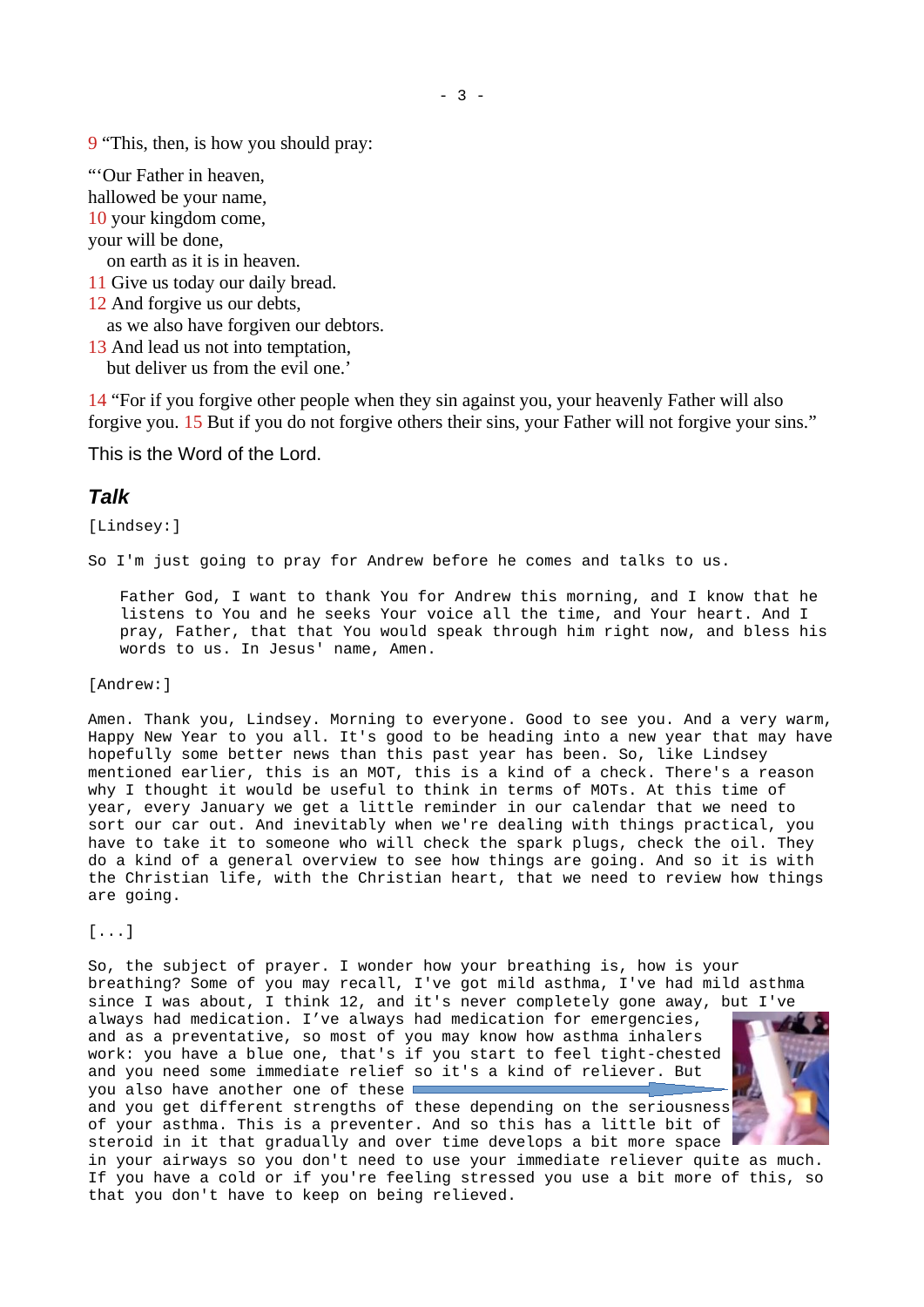Breathing is one of those kind of metaphors that helps describe life itself: you can't live without breathing. And for every human being, you need to be regularly breathing, you need to have breathing at rest, and for the sake of physical health you need to have increased breathing when you're exercising, so there's a range of different kinds of things that happen at a physical level. I just wonder how that relates to our picture of the health of our prayer life, our spiritual breathing:

- breathing in a regular way,
- breathing at rest,
- and breathing in a focused way, like exercising.

Now when I wonder what prayer life should look like, inevitably I'm going to look to Jesus Christ. Jesus is our perfect model of what prayer life looks like, and it's clear you will find different moments throughout the Gospel accounts of Jesus talking to God during His day. I'm always entertained when you see that story in John's Gospel, just before He raises Lazarus from the dead, and He openly prays and He says, "Thank you, Father, that you are going to do this for those folks standing around rather than me." And it's clear that that's a window into His regular communication with His heavenly Father, during the day Jesus spoke. We also know that Jesus withdrew, it's almost a cliché to say that Jesus withdrew, but it's clear that He needed to be away from people sometimes, to be with God, and you get a glimpse of that perhaps in His teaching which I'll refer to in a tick. And there are also times in Jesus' life where He prayed earnestly, perhaps most famously in Gethsemane, where He earnestly prayed repeatedly for the same subject, because He was seeking God, and seeking God with great emotion.

All of these aspects of prayer are things that Jesus modelled to His disciples, and He taught them to do the same. You will recall in the reading that Lindsey's just read to us that He talks to His disciples about private personal prayer. He talks about going to your room and closing the door. These are very practical suggestions from Jesus, saying, "You need to do some praying that is separate from everybody else." Perhaps during this last year, God has compelled us to do something separately, so that we can go deeper into these aspects of our

relationship with God. To be physically healthy we need to move, exercise and rest, to be spiritually healthy, we need to move, exercise, and rest.

- We need to be in regular communication with God.
- We need to be seeking Him in dedicated times,
- and we need to be resting in His presence.

We're all going to nod. We're all going to go, "Yes, we've heard this 1,000 times, Andrew, we know, we know, we know." But then there's the question, how are we doing?

In a moment we're going to look at some slides just to compare the different kinds of things that are happening across the generations, when people are praying, so let's have our slides and look at the different things that are going on

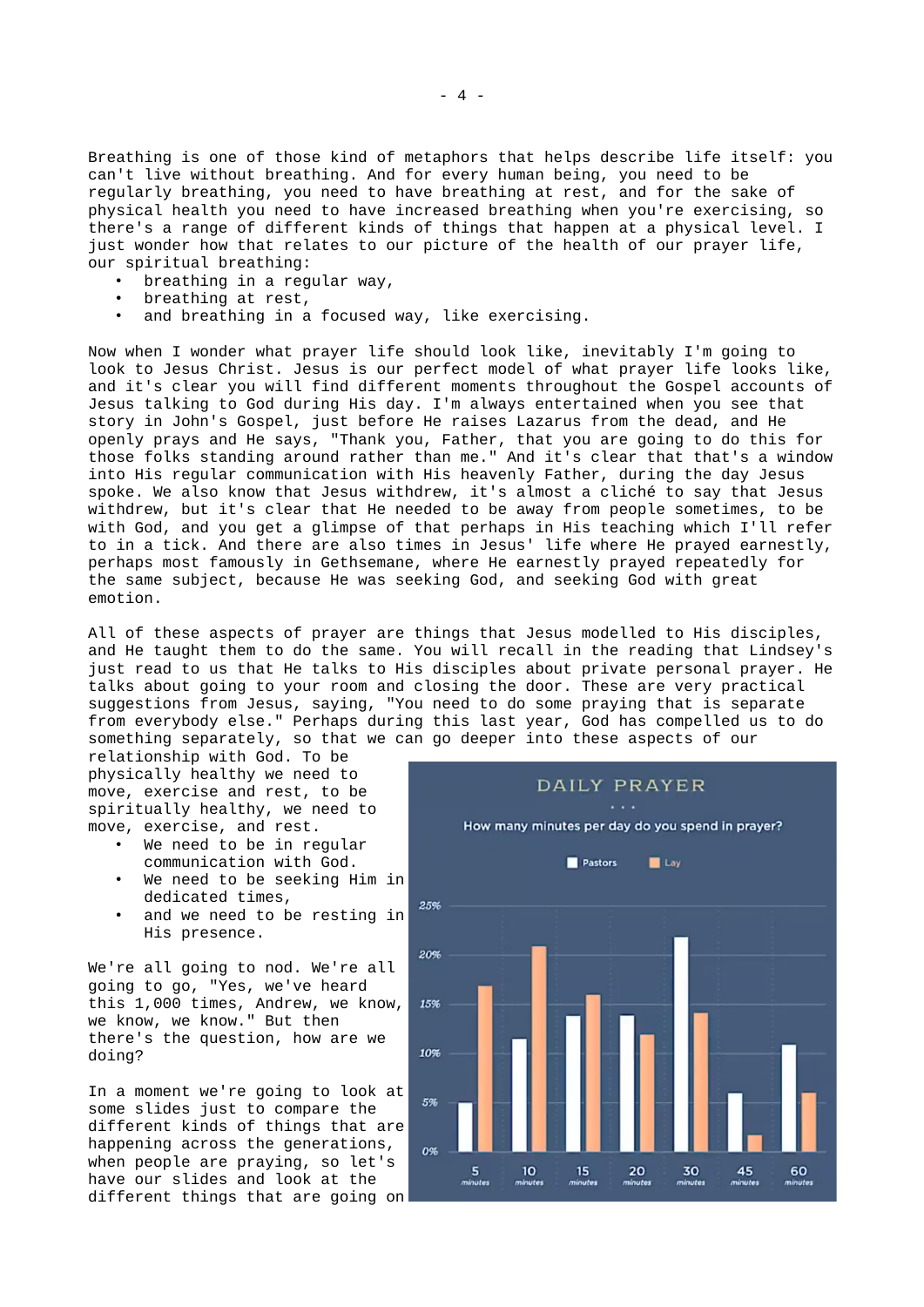in people's prayer lives. This was a survey done by crossway.org [see previous page]. And it talks about how many minutes you might spend in prayer. Okay? And it was talking about actually comparing church leaders with people who were just members of churches.

In the second slide, it talks about what time of day do you tend to set aside for prayer? Now there's a presumption behind the survey. There's a presumption that you do actually set aside some time for prayer. If you can look into the slide you'll see some pie charts there, and it talks about different generations from the baby baby boomers all the way through to Generation Z and the different proportions there, of people who set aside time in the morning, or the evening, or no set aside time at all. There seem to be differences there across the generations, as to people who do pray at certain times and when they pray as well. There seems to be a majority of people who seem to pray in the morning. There are no rules, but it's interesting just to look.

We'll have a look at the next slide. The next slide questions things in the immediate: have you spent 10 minutes or more in prayer in the last 24 hours? I don't know how much prayer you've been doing during the Christmas holidays or do you have a holiday from God when you come to gaps in your calendar? Have you spent 10 minutes or more in prayer in the last 24 hours? You'll try you'll you'll see a trend here, when you're looking at these visuals on the slide, that there appears to be an increasing neglect of prayer, as people come through generationally. We seem to be moving into a time where people are less focused and less disciplined in praying. It's just an interesting measure as to how things seems to have shifted in these last decades.



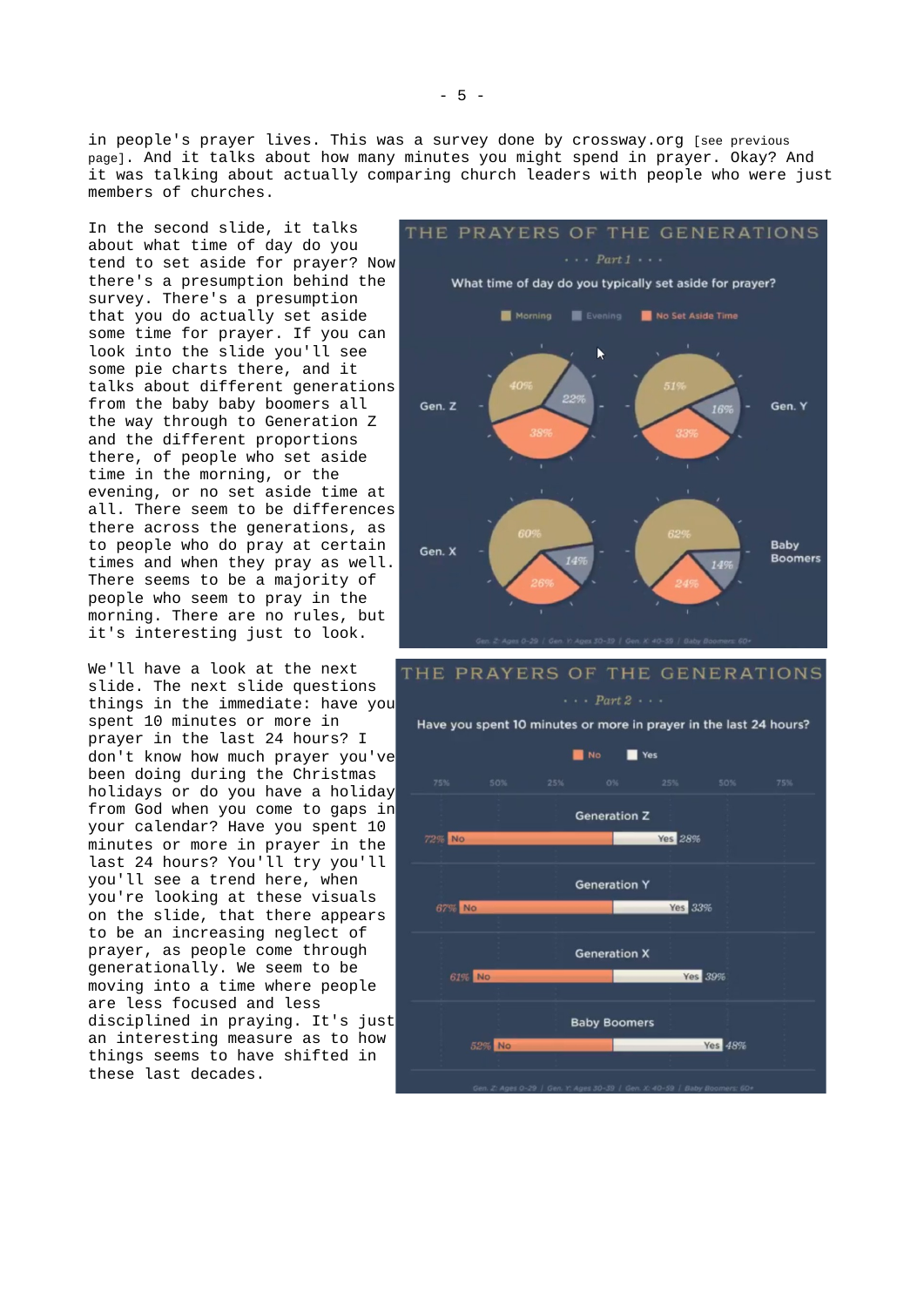We'll have the next slide. What about this one? Within the last week, have you had at least one chunk of concentrated time in uninterrupted prayer? I think there's some good news here, 70% of people, according to the survey, spent 10 plus minutes in continuous prayer last week, just 10. minutes plus and then it goes to 30 minutes, 30%, just about 30 minutes in prayer. And only 11% spent an hour of uninterrupted prayer. Uninterrupted prayer is an interesting question. Our lives are so full these days, so easily interrupted. But where is prayer in our plan?

We'll go to the next slide. This one really speaks to me more than anything else. What is the biggest impediment, or distraction perhaps, in your prayer life? And it gives these different options:

- distractions,
- indifference,
- busyness,

or simply lost for words. The biggest thing that is an impediment to prayer life according to this particular survey is distraction, things that just come in from nowhere, and suddenly we're no longer focused on God.



000000

00 Ø

0000 13%

I'm going to drop the slides for now: we'll not do the next slide. And there are so many things in the modern world and the modern experience of life that distract. People talk about people having an increasingly short attention-span. People eventually getting a set of different priorities, deciding not on God and preferring other things, or perhaps simply just not understanding that these things are important. How many of us are spending ages on our devices now, hours and hours, not just minutes, but hours and hours on our devices. It's an interesting review, not to make us feel guilty, but to raise questions about what gets in the way of what we say should be our most important relationship.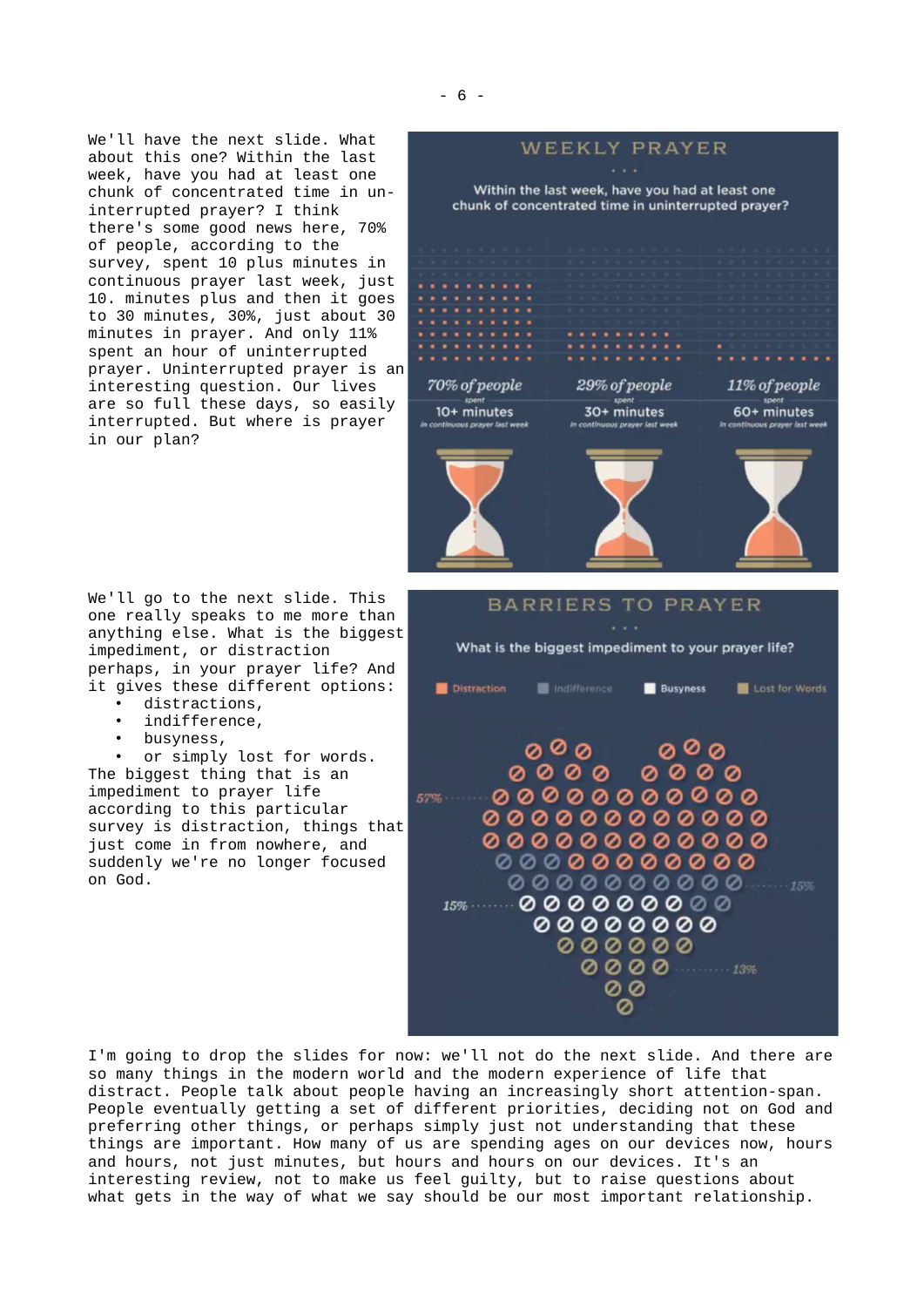Do you understand the importance of this?

I want to talk about myself really, because I think I ebb and flow when it comes to praying. I've probably got an advantage from most people, because it's my job to lead people towards God. So everything in my circumstances points me in that kind of direction, but I'll be honest with you, even I can get distracted, I can can go down cul-de-sacs and not focusing in the way in which would be useful.

But what about you? I can I can say from a personal point of view, there are things that aid my praying. I was out walking yesterday. I walked to Ashow and back. It probably took me about an hour or so. And during that time, because I was on my own, in other words, it was personal time, I was able to find myself in a prayerful attitude. I was able to chat to God on the way. I was able to lift up to God just a few things that were of concern to me. And as well as that, there were times of my walking when I said nothing. There are times in my walking where I was simply being quiet, in the lovely surroundings, and just trying to be a little bit more aware of God's presence, a little bit more aware of not just what I want to say to Him, but what He wants to say to me.

Now for me, there are a range of different things that seem to help, but those mixtures of prayer I have to return to on a regular basis: regular prayer during the day, deep times in God's presence and focused prayer. Now why are these things so important? Why would I highlight these three areas? Let me give you some outcomes. In regular prayer, during the day, if you have a habit of turning to God during the day, when you're at work, or walking between places, or first thing in the morning, or when you're eating, or getting ready for bed, these regular moments of turning to God mean, you could potentially be more likely led by the Spirit in your day, during your day. If you're regularly in communion and conversation with God, He's more able to prompt you, to lead by the Spirit. So that's one thing that is necessary, if you want to be led by the Spirit, regular prayer.

If you are serious about becoming more like Jesus Christ, the only way that can happen is if you have deeper times in His presence where you're still. Remember back to me having an operation, I had to lay down and let somebody else do something that I couldn't do. And in stillness, in His presence, God gradually works Christ's likeness into us, when we can't just do it through gritted teeth, where He works things in us as we rest with Him. So if you want to be changed into His likeness, you need to have longer periods and more regular periods of simply being with God, to catch His influence more deeply. What about focused prayer times? The exercise-y bits, when you bring to God a particular need: focused prayer. When you read in the Bible examples of the apostles praying, like in those early chapters of Acts where they're under persecution and they need God to intervene, focused prayer actually changes life around you, when you say, "I want this to change, Lord, we need this circumstance to be different, we need this situation to change." Focused prayer means you actually get to change the world, the real world around you. Or do you just kind of shrug and go, "It is what it is, I can't do anything about it." So all of these different areas of prayer have consequences:

- regular prayer during the day means you can be led by the Spirit;
- deep times in God's presence means you can be changed into the likeness of Christ:
- and focused prayer means you can begin to shape life around you as God guides.

How are you doing at the moment? Which areas do you think you would want to concentrate on as you push into January 2021? I want to be realistic here, I think people change very slowly. I've cut myself a bit more slack over the years. I think the older I've got, the more I've realised it takes a long time for Andrew Attwood to change. So I need to set before you and to set before me one thing, rather than multiple things, because you can get disheartened, if you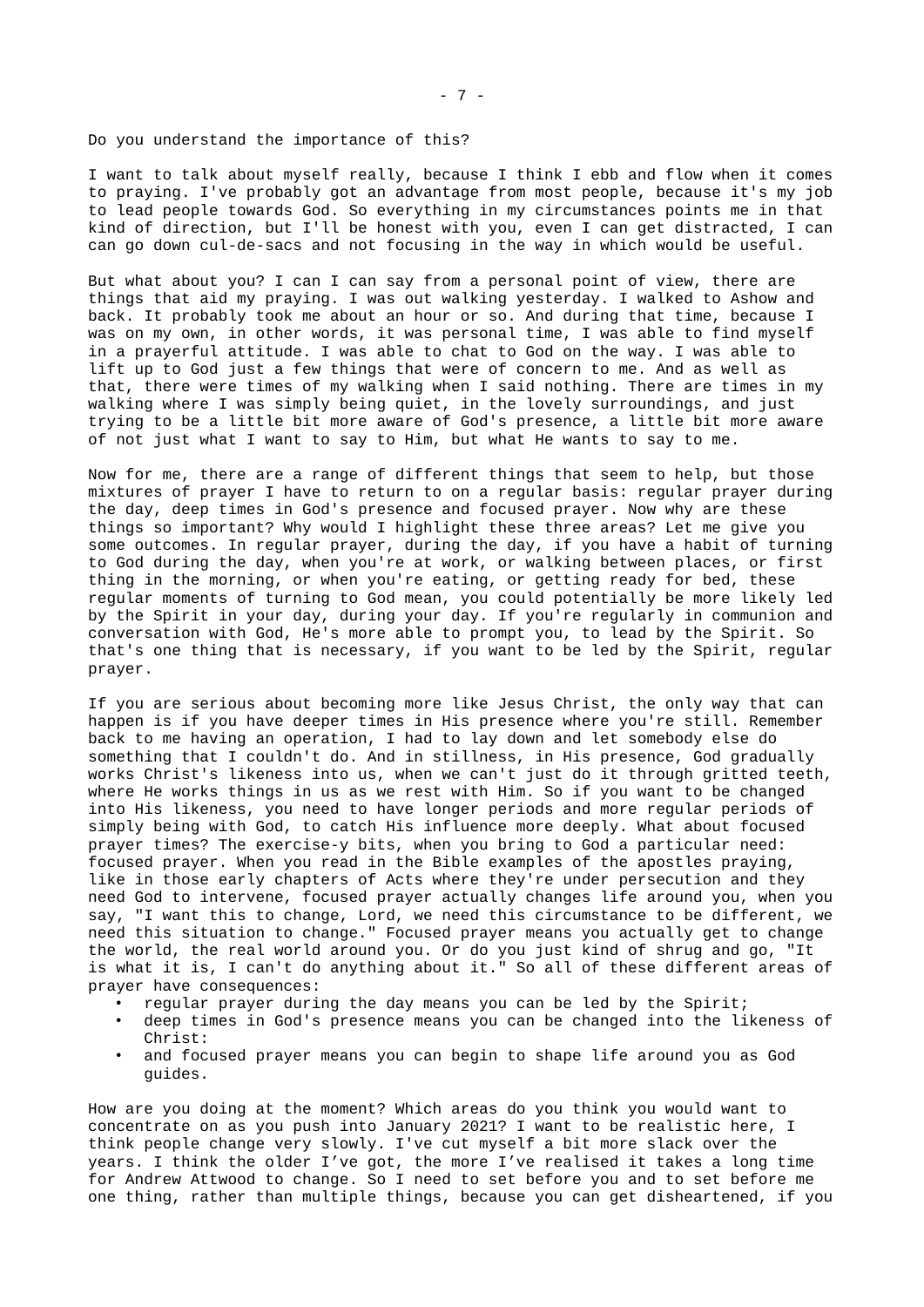think you've got tons of stuff to do. Out of those three areas, I just wanted to have a moment of stillness just briefly to consider which do you think God is putting His finger on today for you?

- regular prayer, chatting to God;
- resting in God, being still with God and focused on Him in a different way;
- and focused prayer where you pray for specific situations to change or to move forward.

Which of those three things, regular prayer, resting in God or focused prayer, which area do you think is most needing attention at the moment? Just pause for a moment and have a consider for yourself.

### [pause]

Maybe make a note. Regular prayer, resting in God or focused praying.

Just have a think. I would want to encourage you to make a realistic decision today. One of the things that's kind of helpful at the start of January is the idea of New Year's resolutions. If ever there is anything important to focus on, it will be our relationship with God. So can I encourage you to make a realistic decision in one of these areas to concentrate on during January. And if you can make a note of that and decide in your head or you can write it down, the final thing I'd want to recommend is this: can I encourage you to be accountable to somebody else, to another Christian, about what you have decided to do now. Some of you will be in groups, some of you will be in huddles, some of you will have someone who's already a prayer partner. Can you text them or talk to them or phone them, send them a note and say, "Ask me how I'm doing during January in this one area." Be accountable to someone else, so that you're motivated, through the encouragement of a Christian friend, to do something different: to be more regular in your prayer, or if it's resting in God or focused on particular subjects of prayer that God wants you to improve.

Remember what I showed you at the beginning: I have inhalers to help me breathe. I sometimes need aids. I sometimes need support systems, tools. Lindsey and I will sometimes pray together and we'll have maybe a commentary to listen to or the Lectio 365 app, which we find really helpful. If there are other tools that keep you motivated and moving, do do that. But I'm just going to hand back to Lindsey now, so that she can lead us in response to this time.

## *Prayerful Response*

[Lindsey:] Thank you, Andrew, for that. It's a really good thing, prayer, it's essential as a Christian, to be a part of our walk with Jesus. I was thinking as Andrew was talking about prayer, for both myself and Andrew, because we no longer have young children, for instance, and we do have a bit more time, we're not key workers, it can feel easier to pray in a way, we have time. But I do feel I was thinking about people who may be out there thinking, "But I'm so busy, I'm stressed, I've got young children around. How do I pray at the minute?" The one thing, like Andrew was saying, like Jesus saying, it's about, not the long words, it's about... God can be with us anywhere. And I often pray in the shower, I chat to God in the shower. I often do jobs I hate doing like hoovering, which I don't like doing. And it doesn't have to be for a complete hour, if you haven't got an hour and you're thinking, "Oh, I can't be that focused! I feel a failure with praying," it can be anywhere. God just wants you. Give Him your day, like Andrew was saying. The more time you can just be open to hearing or listening to God, it sounds like... he can often guide you or whisper. It's often a still, small voice where he whispers in, and He can hear you. And also don't hide if you've messed up, if you've sinned that day or you've done something you feel regretful about, don't hide from God, go and talk to Him about it. Set your record straight quickly. You're always loved, you got to remember that: this is a God who absolutely loves you. And as Andrew was talking, I was reminded of Matthew 7 verse 7 which says,